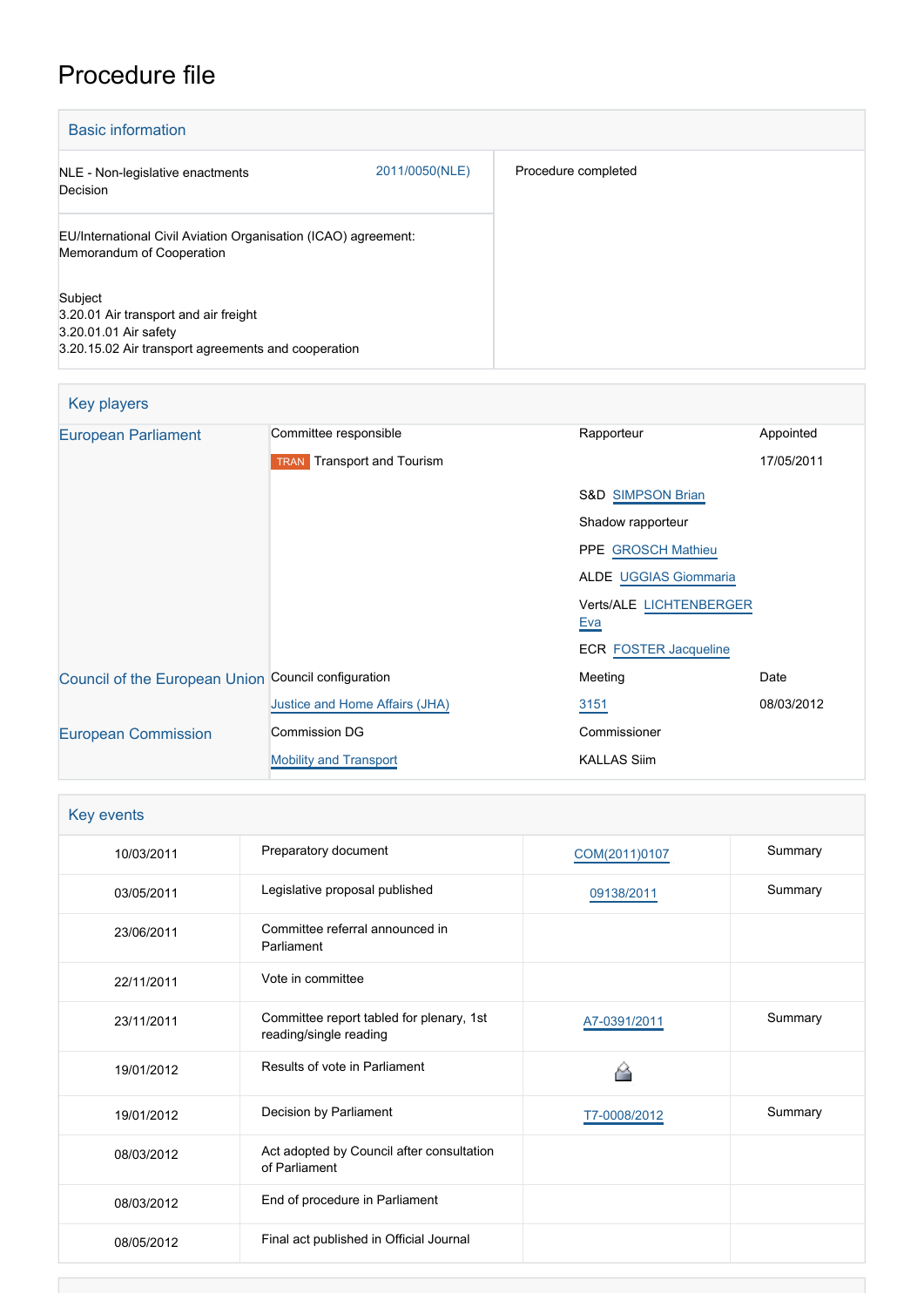| <b>Technical information</b> |                                                                                                                                                                                                             |
|------------------------------|-------------------------------------------------------------------------------------------------------------------------------------------------------------------------------------------------------------|
| Procedure reference          | 2011/0050(NLE)                                                                                                                                                                                              |
| Procedure type               | NLE - Non-legislative enactments                                                                                                                                                                            |
| Procedure subtype            | Consent by Parliament                                                                                                                                                                                       |
| Legislative instrument       | Decision                                                                                                                                                                                                    |
| Legal basis                  | Treaty on the Functioning of the EU TFEU 100-p2; Treaty on the Functioning<br>of the EU TFEU 218-p6; Treaty on the Functioning of the EU TFEU 218-p7;<br>Treaty on the Functioning of the EU TFEU 218-p8-a2 |
| Other legal basis            | Rules of Procedure EP 159                                                                                                                                                                                   |
| Stage reached in procedure   | Procedure completed                                                                                                                                                                                         |
| Committee dossier            | TRAN/7/05620                                                                                                                                                                                                |

#### Documentation gateway

| Preparatory document                                               | COM(2011)0107 | 10/03/2011 | EC. | Summary |
|--------------------------------------------------------------------|---------------|------------|-----|---------|
| Document attached to the procedure                                 | 07702/2011    | 21/03/2011 | CSL |         |
| Legislative proposal                                               | 09138/2011    | 03/05/2011 | CSL | Summary |
| Committee draft report                                             | PE467.292     | 16/09/2011 | EP  |         |
| Committee report tabled for plenary, 1st<br>reading/single reading | A7-0391/2011  | 23/11/2011 | EP  | Summary |
| Text adopted by Parliament, 1st reading/single<br>reading          | T7-0008/2012  | 19/01/2012 | EP  | Summary |

# Additional information National parliaments **[IPEX](http://www.ipex.eu/IPEXL-WEB/dossier/dossier.do?code=NLE&year=2011&number=0050&appLng=EN)** European Commission **[EUR-Lex](http://ec.europa.eu/prelex/liste_resultats.cfm?CL=en&ReqId=0&DocType=NLE&DocYear=2011&DocNum=0050)**

| Final act                                                 |  |
|-----------------------------------------------------------|--|
| Decision 2012/243<br>OJ L 121 08.05.2012, p. 0016 Summary |  |

### EU/International Civil Aviation Organisation (ICAO) agreement: Memorandum of Cooperation

PURPOSE: to conclude a Memorandum of Cooperation between the EU and the International Civil Aviation Organisation (ICAO).

PROPOSED ACT: Council Decision.

BACKGROUND: the ICAO is a UN Specialised Agency acting as the global forum for civil aviation. ICAO works to achieve its vision of safe, secure and sustainable development of civil aviation through cooperation amongst its member states. The legal basis for ICAO is the Chicago Convention of 1944. Currently ICAO covers 190 countries.

The EU has to work closely with ICAO for the following reasons:

-most aspects of the Chicago Convention are within Union competence. ICAO is pursuing policies in the fields of safety, security, environment and air traffic management;

-ICAO standards and requirements form the basis for EU legislation. Moreover, certain standards, such as environmental standards for aircraft, are part of EU law and the EU may not amend them.

For Europe it is therefore important to engage in the ICAO work and policy making to contribute to sound global aviation policies. Also the competitiveness of the European civil aviation industry is at stake. That is why other global players are also actively involved in ICAO activities.

The Council gave a mandate to the Commission on 17 December 2009 to launch the negotiations on an agreement, and the Memorandum of Cooperation was subsequently initialled on 27 September 2010 during the opening of the 37th ICAO Assembly.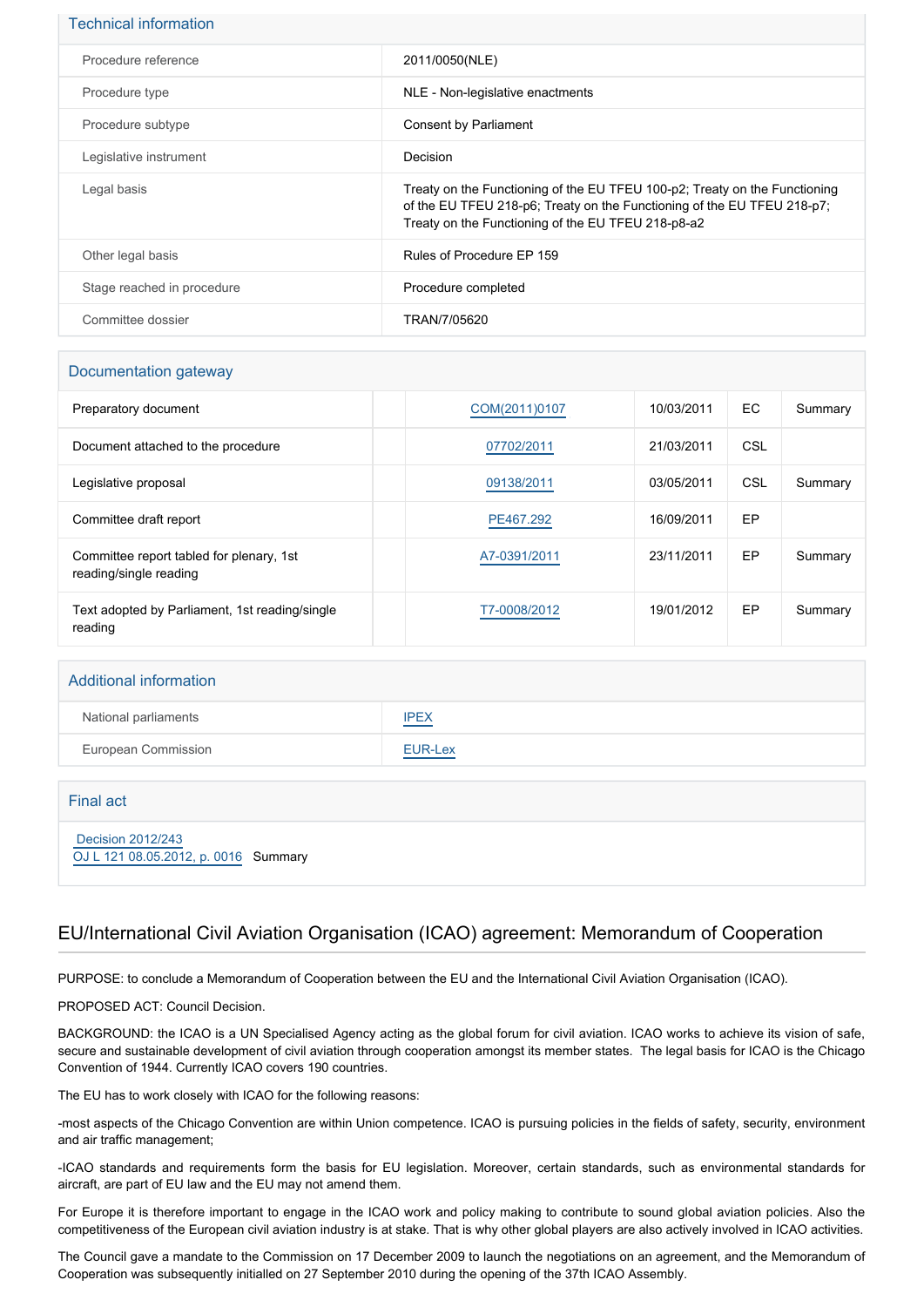IMPACT ASSESSMENT: no impact assessment was undertaken. Member States were regularly informed throughout the negotiation process. The Commission respected the conditions of the Council mandate.

LEGAL BASIS: Article 100(2) and Article 218(6) of the Treaty on the Functioning of the EU. The agreement covers issues where the European Union has competence and where relations with ICAO need to be maintained at the European level.

CONTENT: the proposal involves the conclusion of the Memorandum of Cooperation. The Memorandum shall:

- **•** establish a framework for enhanced relations between the Parties;
- strengthen cooperation between the Parties;
- identify areas of mutual cooperation between the Parties; and
- establish the terms, conditions and mechanisms for implementing cooperation between the Parties in the areas of aviation safety, aviation security, air traffic management, and environmental protection.

Under the terms of the Memorandum, the EU may finance specific actions or post experts to the ICAO secretariat. The Memorandum allows the pooling and coordinating of European support.

The agreement also establishes a joint committee to oversee its application. This joint committee will adopt the annexes on security, environment and air traffic management, so as to cover the full scope of the activities.

BUDGETARY IMPLICATION: the Memorandum of Cooperation would provide for a financial support of EUR 500 000 per year for an initial period of 3 years and be the purpose of a contribution-specific agreement in the framework of the Financial and Administrative Framework Agreement. This budget can be complemented by financial support from Member States or the European Aviation Safety Agency.

#### EU/International Civil Aviation Organisation (ICAO) agreement: Memorandum of Cooperation

PURPOSE: to conclude a Memorandum of Cooperation between the EU and the International Civil Aviation Organisation (ICAO).

PROPOSED ACT: Council Decision.

BACKGROUND: the Commission has negotiated a Memorandum of Cooperation between the European Union and the International Civil Aviation Organization providing a framework for enhanced cooperation, in accordance with the mandate adopted by the Council on 17 December 2009 authorising the Commission to open negotiations.

The Memorandum of Cooperation was signed on behalf of the Union on 4 May 2011 and has been provisionally applied from that date, subject to its possible conclusion at a later date.

The Memorandum of Cooperation should be concluded on behalf of the Union.

IMPACT ASSESSMENT: no impact assessment was carried out.

LEGAL BASIS: Article 100(2), in conjunction with Article 218(6)(a), Article 218(7) and the first subparagraph of Article 218(8) of the Treaty on the Functioning of the European Union (TFEU).

CONTENT: by this draft Decision, it is proposed that the Memorandum of Cooperation between the European Union and the International Civil Aviation Organization providing a framework for enhanced cooperation be approved on behalf of the Union.

The Memorandum contains provisions as regards procedural arrangements for the participation of the Union in the Joint Committee established by the Memorandum of Cooperation, the resolution of disputes, the adoption of additional Annexes, as well as the amendment of Annexes to the Memorandum.

For further details of the main points of this Memorandum, please refer to the previous initial legislative document dated 10/03/2011.

### EU/International Civil Aviation Organisation (ICAO) agreement: Memorandum of Cooperation

The Committee on Transport and Tourism adopted the report drafted by Brian SIMPSON (S&D, UK) recommending the European Parliament to give its consent to the conclusion of a Memorandum of Cooperation between the European Union and the International Civil Aviation Organization providing a framework for enhanced cooperation, and laying down procedural arrangements related thereto.

### EU/International Civil Aviation Organisation (ICAO) agreement: Memorandum of Cooperation

The European Parliament adopted a legislative resolution on the draft Council decision on the conclusion of a Memorandum of Cooperation between the European Union and the International Civil Aviation Organization providing a framework for enhanced cooperation, and laying down procedural arrangements related thereto.

Parliament has given its consent to the conclusion of the Memorandum of Cooperation.

#### EU/International Civil Aviation Organisation (ICAO) agreement: Memorandum of Cooperation

PURPOSE: to conclude a Memorandum of Cooperation between the EU and the International Civil Aviation Organisation (ICAO).

NON-LEGISLATIVE ACT: Council Decision 2012/243/EU on the conclusion of a Memorandum of Cooperation between the European Union and the International Civil Aviation Organization providing a framework for enhanced cooperation, and laying down procedural arrangements